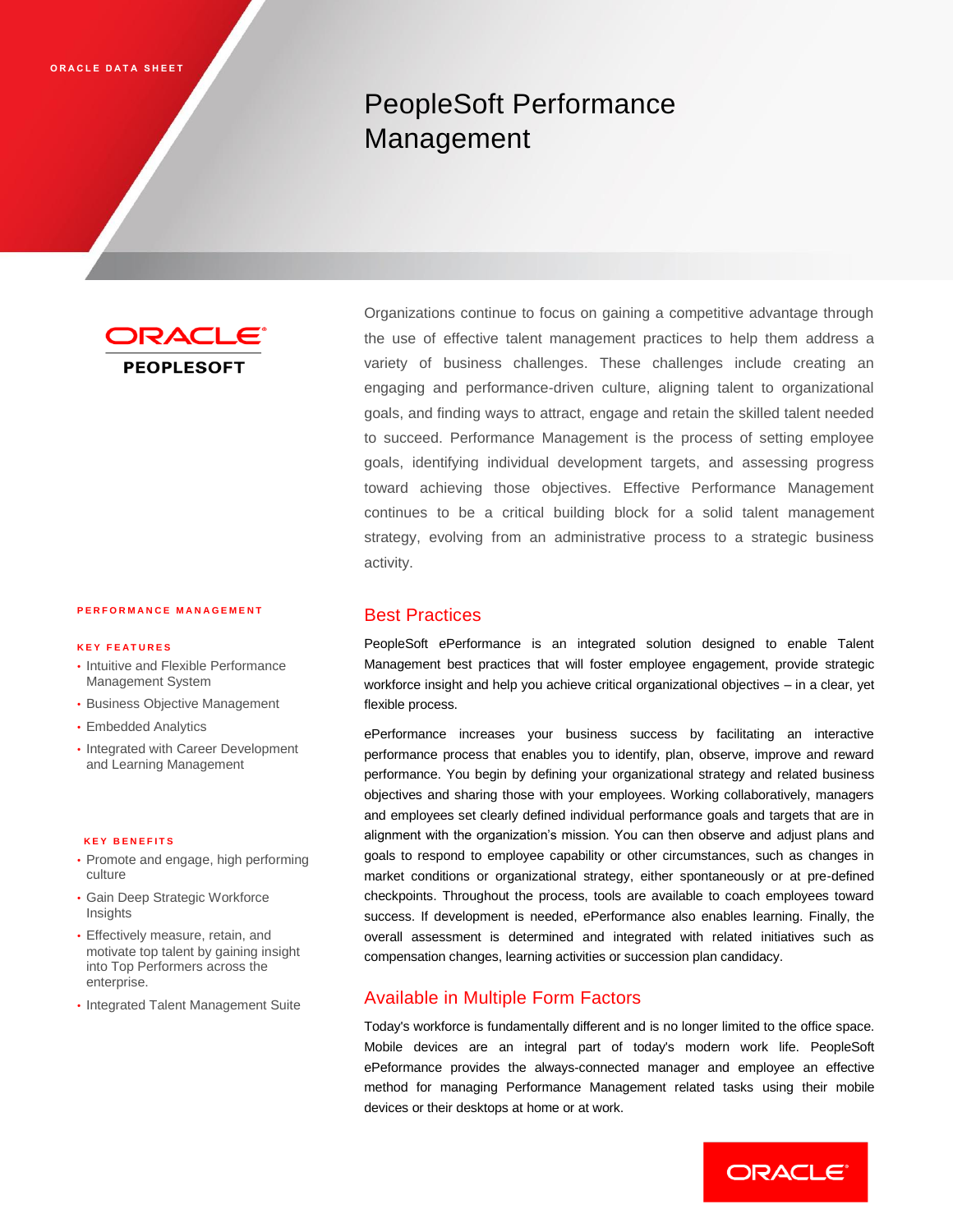

Simple, intuitive user experience on any device

# Profile Based

ePerformance is tightly integrated with profile management functionality, which means that your people can be measured not only on goal attainment but upon the competencies, skills and attributes that are required for their role. You can choose to support all employee goals with competencies and competency ratings that will help you achieve success. You can quickly see if a candidate has the right qualities for the job to give them the training and development they need in order to succeed. The competency library and ratings are stored in the profiles so that other processes such as talent acquisition manager, learning, career development and succession planning can leverage them.

# Collaborative Goal and Performance Setting

The performance planning process can be as simple or as complex as you choose. A straightforward performance review can be determined by HR administrators and simply pushed out to employees and Managers. Alternatively, you can also enable a collaborative goal-setting process between manager and employee. This process can include the nomination of multi-rater and 360-degree review participants and include mid-year and multiple other checkpoints.

### Business Objective Management

You can align employee goals with business objectives to create clear line-of-sight visibility of key initiatives and the employees supporting them. By creating and publishing business objectives which are displayed in an organization chart view, managers and employees can align individual goals to the initiatives of departments, business units, and ultimately to the overall organizational strategy. Business objectives are configurable and template-driven, enabling the flexibility needed for individual organizations.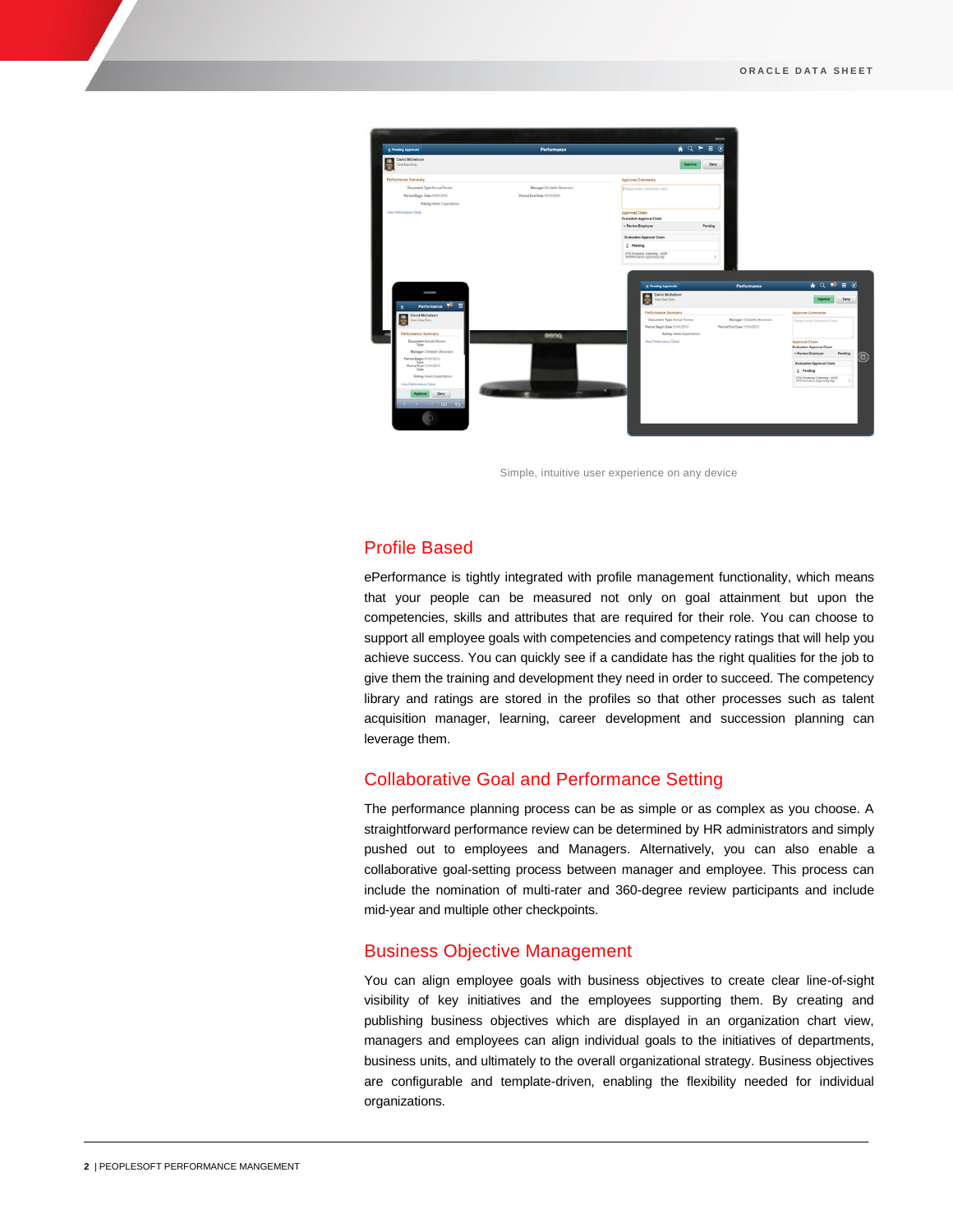### Embedded, Actionable Analytics

With all of your employee performance data available in PeopleSoft ePerformance, you will spend less time gathering data and more time analyzing and executing on it. Managers and administrators can access reports that show performance review summary status, reviews owned by the manager, reports of late or missing review documents, goal alignment details, goal completion progress, and online graphs of review rating distributions for defined groups of employees.



Simple, intuitive user experience on any device

# Results You Can Count On

With a comprehensive range of functionality, ePerformance gives you the solution you need to effectively drive workforce performance.

PeopleSoft ePerformance enables you to:

- **Streamline Performance Management:** Replace highly inefficient, disparate tools with one integrated self-service solution.
- **Drive Business Results:** Link individual goals and rewards to business objectives to communicate clearly with employees about how their contributions enable business success, ensure key initiatives are adequately supported, and track progress toward completion.
- **Increase Employee Success:** Define clear performance targets collaboratively at the beginning of the performance period. Include feedback from peers, matrix managers, or other parties to help development. Managers can provide iterative feedback, coaching, and development to employees throughout the performance period through formal or informal checkpoints.
- **Improve Talent Management:** Easily identify high performers across the enterprise for retention efforts and identify those who require performance improvement.
- **Reduce Risks:** Eliminate relative definitions of performance by standardizing performance definitions.
- **Facilitate Organizational Change:** Link key organizational initiatives to employee performance targets and expected behaviors.